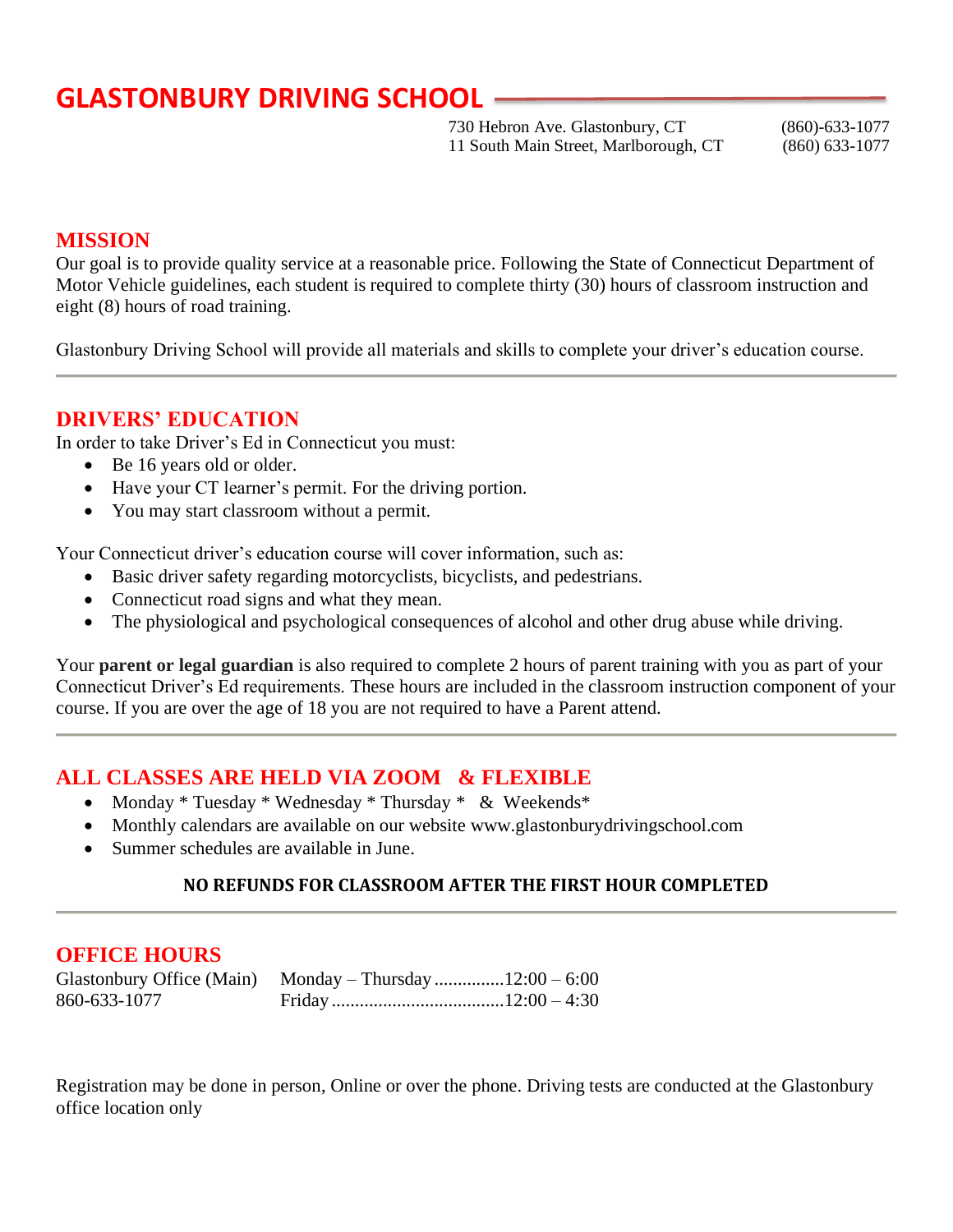730 Hebron Ave. Glastonbury, CT (860)-633-1077 11 South Main Street, Marlborough, CT (860) 633-1077

### **DRIVER ROAD TRAINING**

The DMV requires a minimum of eight (8) hours of on the road training before you are able to test for your driver's license. As of August 1, 2008 all students are required to have 32 additional behind the wheel hours with a driving school instructor or a parent. Please log those additional hours in a notebook. The road training is scheduled in two (2) hour time slots. All pick up and drop off for driving is through the Glastonbury Location. During Covid If for some reason we are delayed, you will receive the full two hours of road training. Please be you wait at least 15 minutes in the building or in the parking lot for your instructor Please call us if you are going to be delayed for any reason..

Driver training can be booked by phone or in the office. You will receive a confirmation call. Please be sure that we have a number so we may leave a message. If you do not have a answering machine please give us the best way for us to contact you. If we can not confirm the appointment the lesson may get canceled.

Please plan to pay the instructor at the beginning of each lesson in cash or checks no credit cards are accepted.

### **CANCELLATION POLICY FOR DRIVER ROAD TRAINING**

\*\* 24-hour cancellation notice is required for all driving Tuesday-Wednesday -Thursday and a 48-hour cancellation notice for all driving Friday-Saturday-Sunday-Monday.

\*\* If we aren't notified, or you don't show up for driving you will be charged the full amount. If during the school year you are sent home sick and have an after school medical appointment please notify the office as soon as possible. Do not wait until your appointment time to cancel.

If sick or not feeling well notify us the asap We will need a parent to leave a message on our answering machine.

#### **INCLEMENT WEATHER**

In case of bad weather, You will be notified via our text notification system that code is giving upon enrollment for classroom cancellations. Road training will be suspended if the road conditions become too dangerous. If road training is cancelled due to weather conditions, we will call you to reschedule your appointment.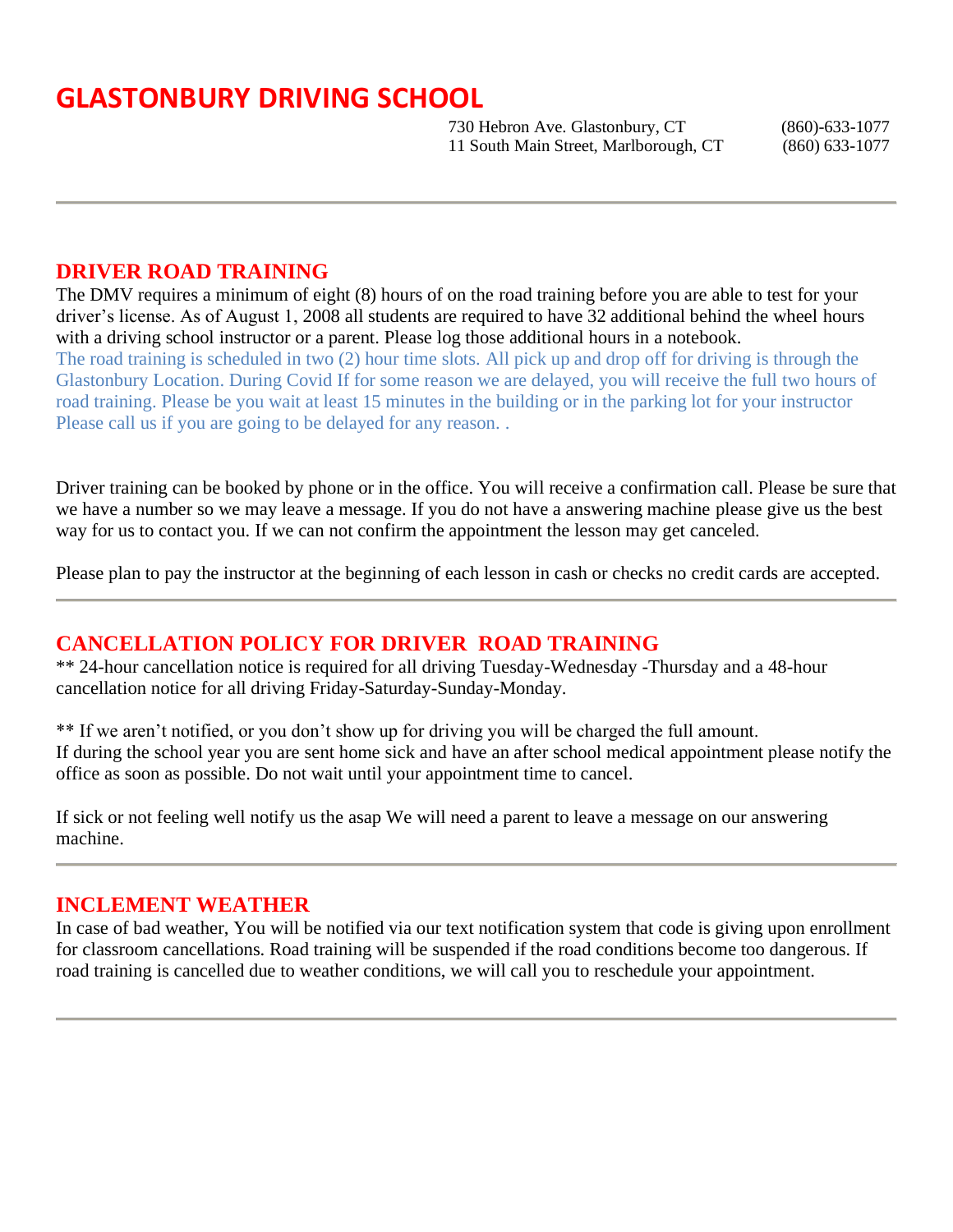730 Hebron Ave. Glastonbury, CT (860)-633-1077 11 South Main Street, Marlborough, CT (860) 633-1077

#### **PRICE LIST**

## **PACKAGE**

| Payable upon enrollment                                                                                                                                                                                                                                                                                                                                |                  |  |
|--------------------------------------------------------------------------------------------------------------------------------------------------------------------------------------------------------------------------------------------------------------------------------------------------------------------------------------------------------|------------------|--|
| <b>8 HOUR BEHIND THE WHEEL</b><br>60.00 per hour payable at the start of each lesson.                                                                                                                                                                                                                                                                  |                  |  |
| <b>TOTAL PACKAGE \$650.00</b>                                                                                                                                                                                                                                                                                                                          |                  |  |
| For all students not taking the full package                                                                                                                                                                                                                                                                                                           | \$225.00         |  |
| <b>Classroom</b> only<br>Driving only                                                                                                                                                                                                                                                                                                                  | \$75.00 per hour |  |
| 8-Hour Safe Driving Course (State Required)<br>\$150.00<br>*Includes required Parent Class<br>( PLEASE NOTE IF YOU ARE TAKING THE 30 HOUR CLASSROOM COURSE THIS IS INCLUDED AS<br>PART OF THAT PACKAGE)                                                                                                                                                |                  |  |
| Please note this is done out of our Glastonbury facility. To check on available dates call the office.<br>No appointment is ever made or held over the phone you must come in.<br>We are only able to test students that had held a permits at the ages of 16 to 21yrs old Any one over the<br>Age of 21 must test at the Department of Motor Vehicle. |                  |  |
|                                                                                                                                                                                                                                                                                                                                                        |                  |  |

### **PRICES ARE SUBJECT TO CHANGE**

### **DRIVER EDUCATION CERTIFICATE**

All certificates are electronic and issued upon completion of classroom and driving .If you are testing with DMV you can come in or mail classroom material to obtain your certificate . If you are testing with Glastonbury Driving School you will receive your certificate via email a week prior to testing.

\*\* ALL STUDENTS TESTING MUST BE COMPLETED WITH DRIVER EDUCATION ONE WEEK PRIOR TO TESTING AND HAVE ALL CLASSROOM MATERIAL HANDED IN THE OFFICE NO EXCEPTIONS \*\*